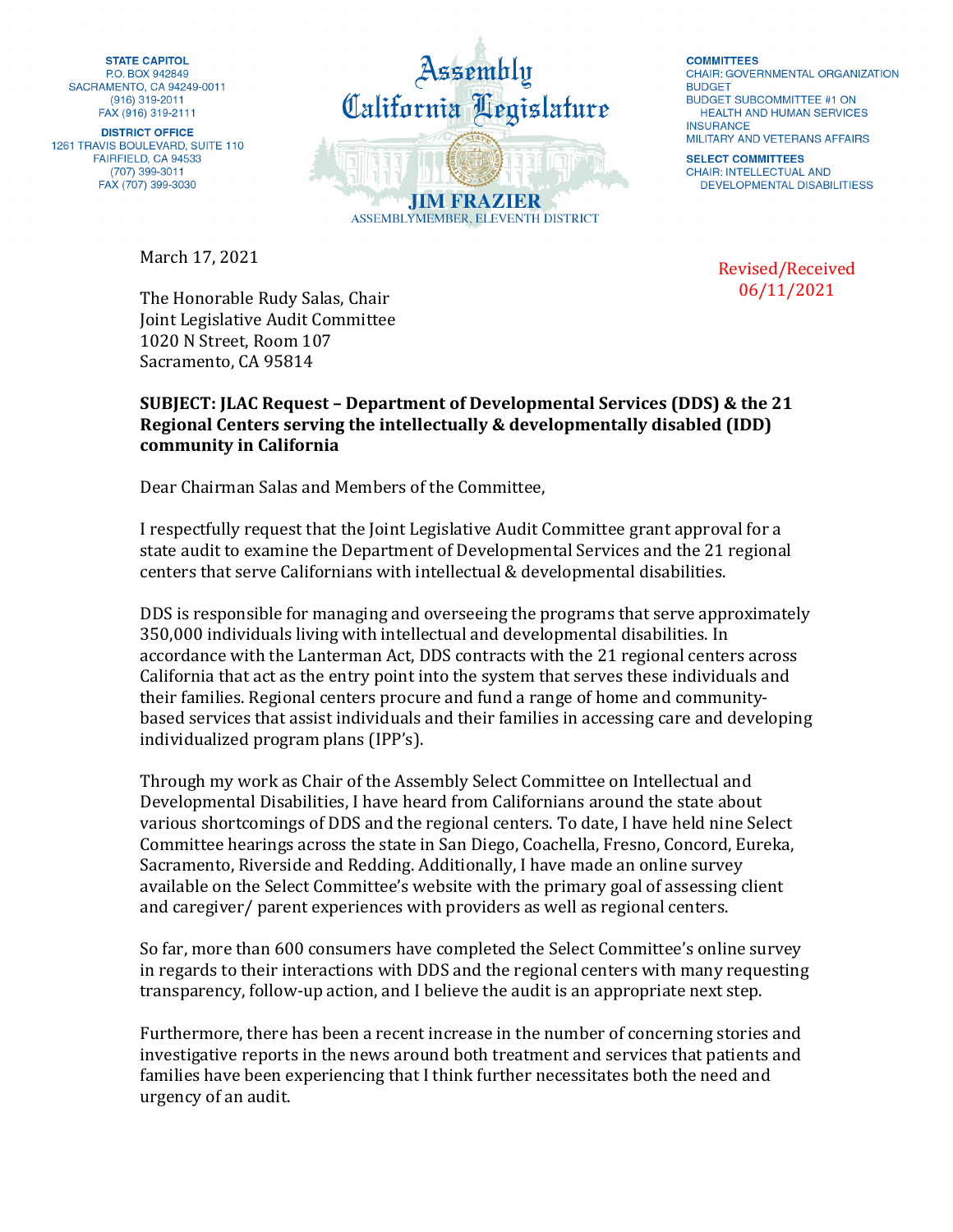I respectfully ask that the audit's scope include, but not be limited to, the following activities:

1. Review and evaluate the laws, rules, and regulations significant to the audit objectives.

2. Examine DDS' oversight responsibilities of the regional centers and determine the extent to which DDS performs oversight at a selection of regional centers.

3. Determine whether DDS has established caseload ratios for regional centers to follow and identify whether it conducts reviews to ensure a selection of regional centers meet these ratios. In doing so, determine whether DDS performs the following:

a. Evaluates vacancy rates in case manager positions and the length of time these positions remain vacant.

b. Reviews case management data and determines whether regional centers' staffing is appropriate.

c. Reports to the Legislature on regional centers' compliance with established caseload ratios, including whether any staffing shortages exist and solutions to address such shortages.

4. Evaluate whether DDS provides training to regional centers and assess whether the training addresses steps the regional centers can take to ensure consumers receive quality services in a timely manner.

5. Determine whether DDS or a selection of regional centers perform any monitoring of vendors to ensure their services are adequate, cost effective, and meet applicable requirements. In doing so, determine whether DDS takes steps to promote the availability of services from vendors.

6. Identify whether DDS and a selection of regional centers provide information to consumers regarding how to file a complaint about services denied or dispute the nature, scope, or amount of services they receive. In doing so, determine whether the complaint or dispute process seems reasonable and appropriate.

7. Determine regional centers' oversight of the services it provides to consumers. In particular, for a selection of consumers' on Individual Performance Plans (IPP) at each of the selected regional centers, identify the following:

a. The extent to which consumers received services, and achieved the goals, specified in their IPPs. If the goals were not met, assess the steps taken by the regional center took to help the consumer achieve the goals.

b. The frequency with which regional centers followed-up with the consumer or the caseworker to determine whether consumers are receiving quality services and that their needs are being met.

c. To the extent possible, for a particular service specified in the IPP that is not available in the regional center's service area, whether the regional center or DDS took action to seek these services out and provide them to the consumer.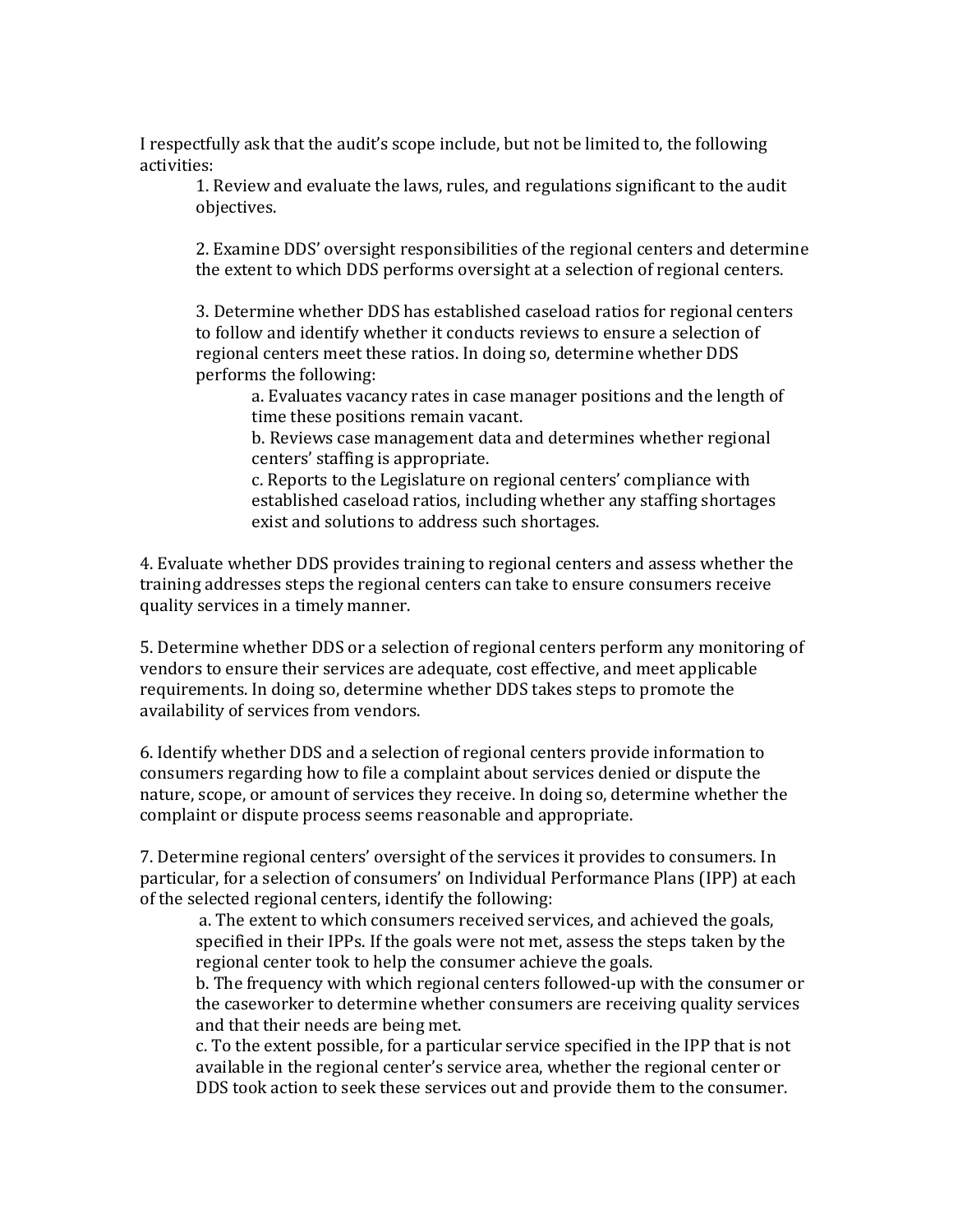8. Identify the oversight responsibilities and key functions of regional centers' boards of directors, and determine whether any are duplicative of those performed by DDS. In particular, assess the following:

a. Whether the regional centers' administrative costs are appropriate, including whether board of directors' salaries are reasonable.

b. The extent to which board of directors' meeting minutes and agendas, including each directors' contact information, are available for public review on regional centers' websites.

c. Whether policies and procedures exist requiring the board of directors to approve contracts in excess of specified thresholds and, based on a selection of contracts, whether these policies were followed.

9. Identify reasons why consumers don't receive or haven't been receiving services.

- a. Assess lack of existing services
- b. Reasons for "not offering a specific service"
- c. Other reasons for not getting services

10. Do regional centers collect data on and report on the following: Waiting times for services? Waiting times per regional center? Per service category?

11. What are the qualifications of direct service providers?

12. Is there appropriate/convenient access to Regional Centers in rural communities? To service providers?

13. How do DDS and regional centers educate parents and guardians about the services available to their children?

14. Does DDS track service provider organizations that are found to be negligent or in violation of law? Further, are consumers informed of this information?

15. Evaluate consistency across regional centers in the following areas:

a. Timeliness of intake

b. Timeliness of service provision

c. Timeliness of response to consumer or family request for modification in services or providers.

d. Notification to DDS, other regional centers, and consumers, about actions taken against a vendor provider.

e. Provision of information to consumers regarding how to file a complaint about services denied, or dispute the nature, scope or amount of services received.

f. Public posting of the regional centers' board of directors meeting minutes and agendas pursuant to WIC 4629.5 (b) (7).

g. Regional Center compliance with WIC 4622 and WIC 4625.5.

And evaluate how DDS has responded to those inconsistencies in instances when it was aware of them, including any training or technical assistance provided.